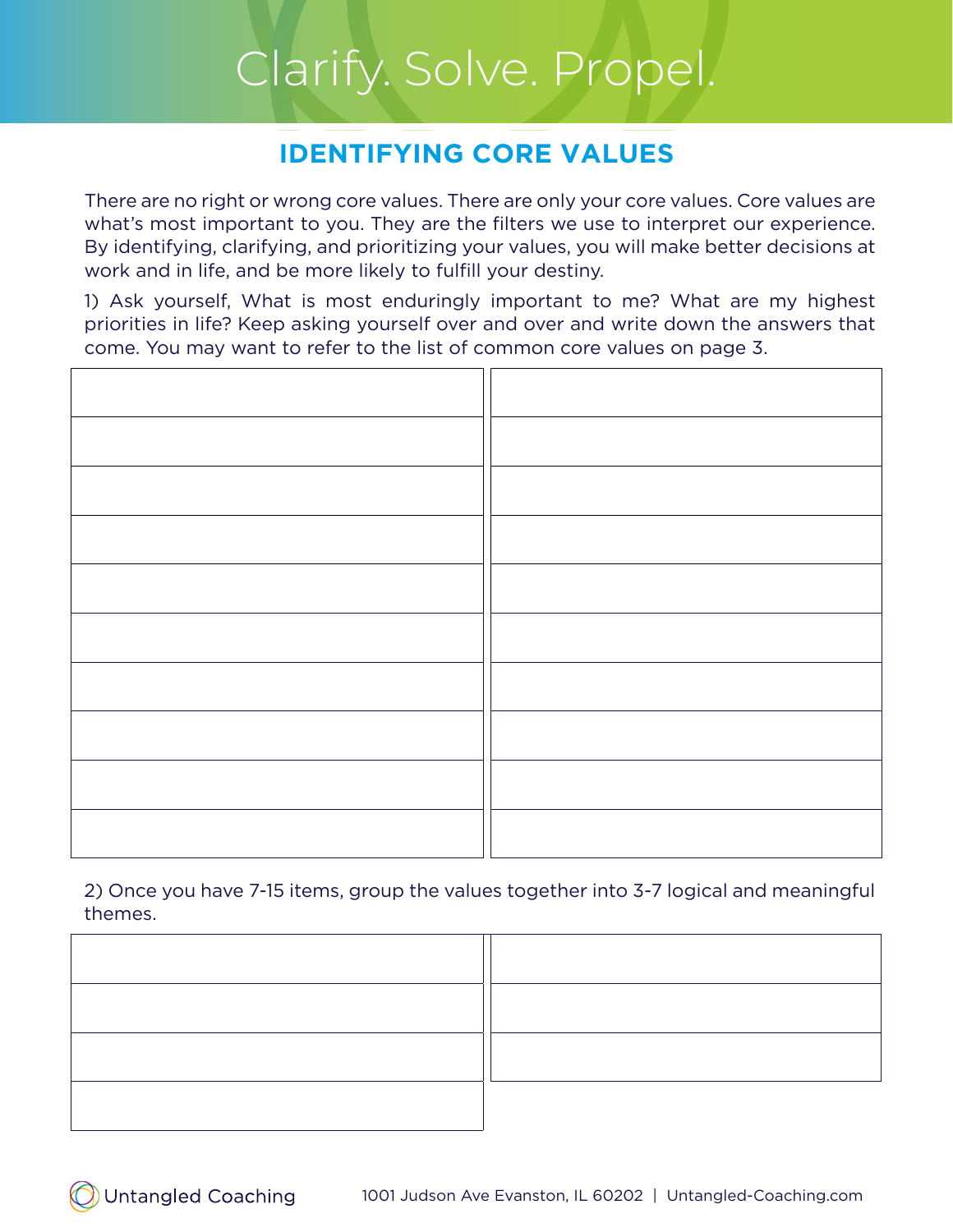3) Prioritize your core values themes in order of importance. Here's a good way to think about it—if two of your core values are in conflict in a given situation, which one tends to win out?

| 1. |  |
|----|--|
| 2. |  |
| 3. |  |
| 4. |  |
| 5. |  |
| 6. |  |
| 7. |  |

4) Now turn your core values themes into actionable, tangible, present tense guiding principles. Perhaps one of your core values themes is honesty and integrity. Your guiding principle could be 'I am honest and have integrity in everything I say and do.' You may want to refer to the list of guiding principles written by some previous participants on page 4.

| 1. |  |
|----|--|
| 2. |  |
| 3. |  |
| 4. |  |
| 5. |  |
| 6. |  |
| 7. |  |

#### 5) If you wish, craft an inspiring sentence that sums up how you seek to live your life.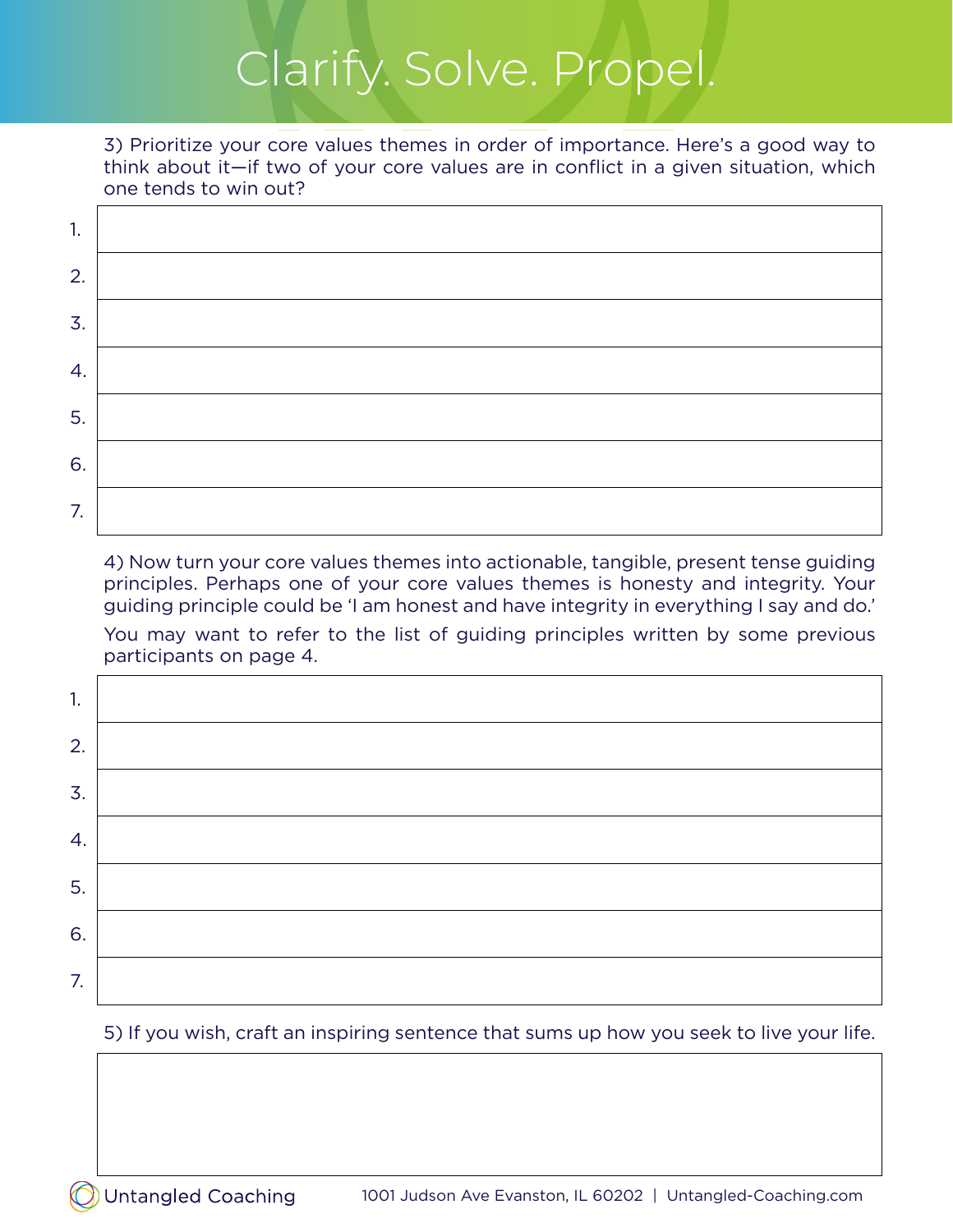Here are some common Core Values. It may be helpful to brainstorm by reviewing this list and seeing what resonates.

| Acceptance                       | <b>Fitness</b>    | Perseverance                   |
|----------------------------------|-------------------|--------------------------------|
| Accountability                   | Flexibility       | Personal Growth                |
| Achievement                      | Forgiveness       | Physical Strength              |
| Adaptability                     | Freedom           | Prosperity                     |
| Adventure                        | Friendship        | Protect people weaker than you |
| Ambition                         | Fun               | Protect the people you love    |
| Assertiveness                    | Generosity        | Prudence                       |
| Authenticity                     | God               | Purpose                        |
| <b>Balance</b>                   | Grace             | Relationships                  |
| <b>Beauty</b>                    | Gratitude         | Religion                       |
| Challenge                        | <b>Happiness</b>  | Resilience                     |
| Charity                          | Hard-working      | Resourcefulness                |
| Citizenship and civic engagement | Harmony           | Respect                        |
| Commitment                       | Health            | Responsibility                 |
| Community                        | Honesty           | Security                       |
| Compassion                       | Honor             | Self-Acceptance                |
| Connection                       | Humility          | Self-Control                   |
| Contribution                     | Independence      | Self-Expression                |
| Cooperation                      | Integrity         | Selflessness                   |
| Courage                          | Joy               | Service                        |
| Creativity                       | Justice           | Simplicity                     |
| Decisiveness                     | Keeping your word | Spirituality                   |
| Dependability                    | <b>Kindness</b>   | <b>Success</b>                 |
| Determination                    | Knowledge         | Support                        |
| Devotion                         | Leadership        | Teaching                       |
| <b>Discipline</b>                | Learning          | <b>Tolerance</b>               |
| Duty                             | Love              | Tradition                      |
| Economic self-sufficiency        | Loyalty           | Understanding myself           |
| Empathy                          | Modesty           | Understanding people           |
| Endurance                        | Nurturing         | Understanding the world        |
| <b>Excellence</b>                | Openness          | Winning                        |
| <b>Fairness</b>                  | Patience          | Wisdom                         |
| Faith                            | Patriotism        |                                |
| Family                           | Peace             |                                |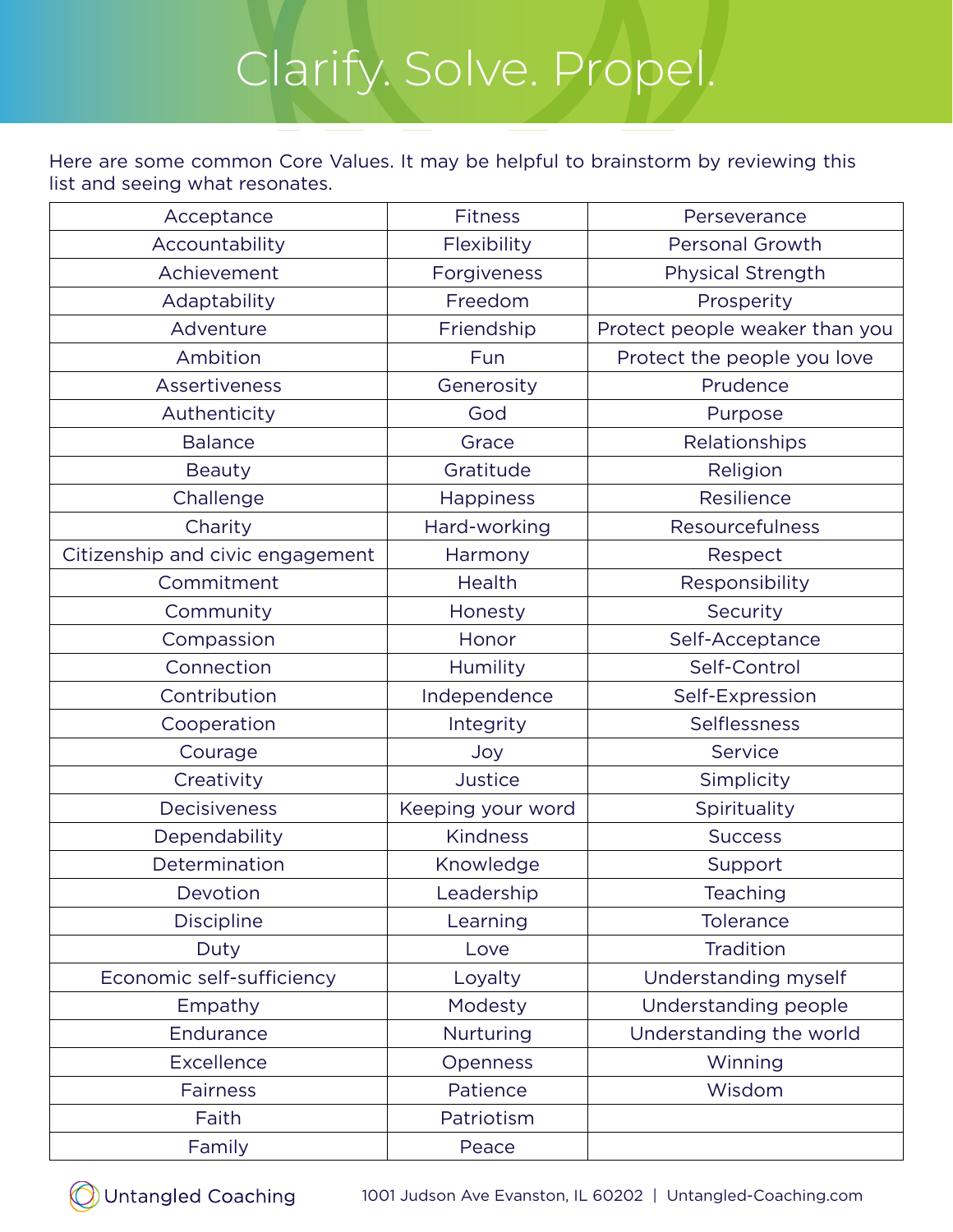Only by turning your values into tangible guiding principles will they direct your actions. It's easy to say, "Sure, I'm honest." It's quite another to say, "I am honest and have integrity in everything I say and do."

Here are a few of the guiding principles written by some previous participants in this workshop. It may be helpful to brainstorm by reviewing these statements and seeing what resonates.

- 1. I express my **Love for Family and Friends** by spending quality time and engaging in frequent, honest, and respectful communication with each of them
- 2. My first responsibility as a leader in my family is ensuring **Financial Security** in service to general support, joy, and lifestyle for my family
- 3. I prioritize all other time and attention engaging in **Joyful Experiences** with family and friends; communicating with friends; engaging in hobbies that challenge me physically and intellectually; supporting my community; and exploring other opportunities that stoke my passion
- 4. I behave in accordance with my **Values and Ideals,** continually increasing my awareness so that I can recalibrate when behaving otherwise
- **5. I Treat My Mind and Body with Respect,** including being mindful of consumption, and a variety of regular physical and mental exercises in support of good health
- 6. I seek **Deeper Connectivity and Meaning** with the universe, G-d and/or higher power
- 1. I lead with **Compassion and Kindness,** not with self-interest or hurt or anger
- 2. Courage—I say what needs to be said. I don't follow the crowd, and fear no judgment or reprisals for doing what is right
- **3. Grace, Empathy** (and a sense of justice) determine my focus and action
- 4. I radiate **Good Health** such that the people around me exclaim 'Wow!'
- **5. Self-care**—I am intentional about fulfilling my need for pleasure and adventure
- 6. I generate **Wealth** in service of freedom for myself and others
- 7. (I use my gifts to achieve—**Excellence** for its own sake--) my most interesting stories are ahead of me
- 1. I always put my **Family First** in everything I do
- 2. My **Health** is vital—I don't push myself too hard
- 3. I **Never Give Up** on that which I'm devoted to and passionate towards
- 4. I am always there to **Stand Up** for, and fight for my Community
- 5. I always stay true to my **Authentic Self** no matter the situation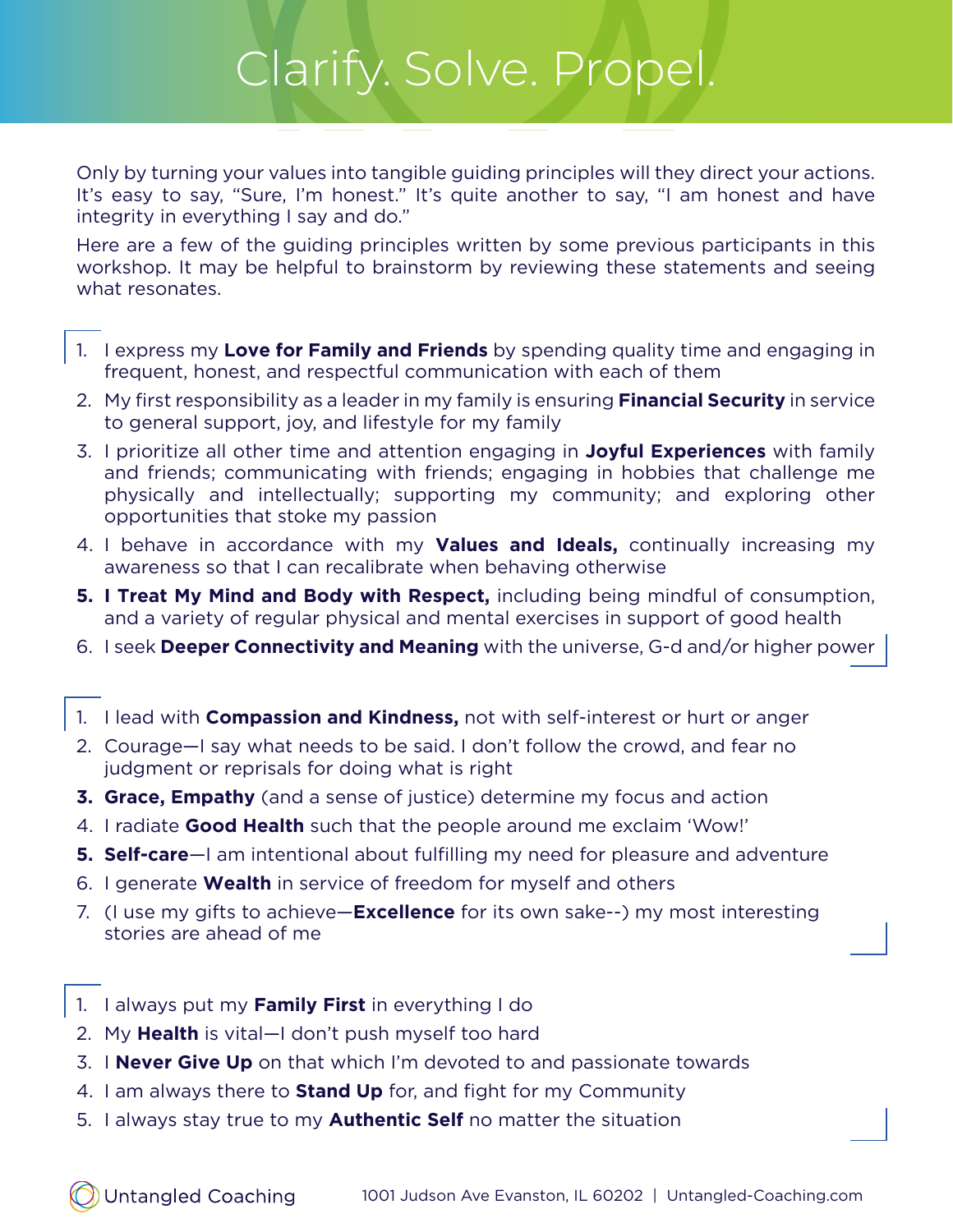- **1. Optimism/Gratefulness**—I see challenges as opportunities and appreciate the growth that comes with them
- **2. Wonder**—I look to be delighted, surprised and inspired, and adapt as I learn
- **3. Fun**—Life is an adventure!
- **4. Generosity**—I listen with my head and my heart, and give back with both as well
- **5. WYSIWYG** —What you see is what you get. I show up the same in every room
- **1. God** —I have faith in God. I give thanks to Him for blessings in my life, and seek guidance to be a better leader every day
- **2. Family**—I express my love for my family and proactively bring joy into their lives everyday
- **3. Honesty/Integrity** I tell the truth and do what I say I am going to do
- **4. Excellence** I strive for excellence for the sake of excellence alone— each week I look for ways to improve something important
- **5. Tenacity**—I never quit or give up
- **6. Resourcefulness** Challenges excite me and I use my resourcefulness to find solutions and overcome obstacles
- **7. Service**—I serve others with grace, kindness and patience
- **1. Loving-Kindness**—I lead with love, compassion, and acceptance, not with hurt or anger or fear
- **2. Awake**—I see myself and the world as it is, surrender to what is right now, and find joy in it
- **3. Wisdom**—I am a personal growth athlete. I gather wisdom so that I can nurture those around me
- **4. Service**—I share my gifts with the world. The world is better because I am in it
- **5. Devotion**—I live my purpose in accordance with my core principles. I am one with the world and am grateful
- **6. Freedom**—I am a giant, unfettered and free. I have resourcefulness and courage to make the hard choices
- **7. Beauty**—I recognize and appreciate beauty in people and the world